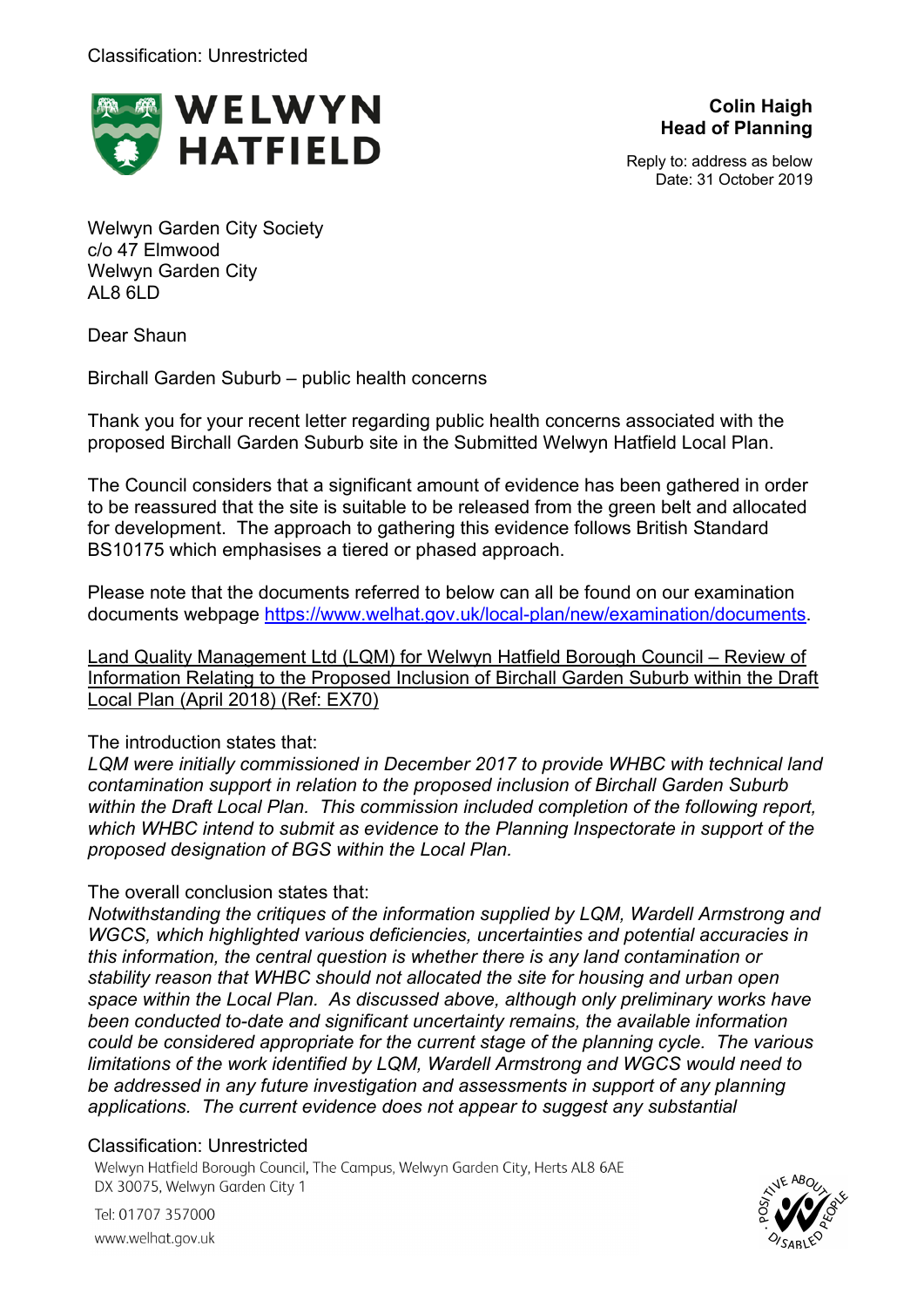*justification of the land not to be allocated within the Local Plan, notwithstanding the possibility that any development may ultimately be unviable/undeliverable. However WHBC will need to consider that due to the historic landfilling in the area and the likely scrutiny and opposition to any subsequent planning applications, the review and management of land contamination issues during the development are likely to require considerable time and expertise, which will need to be provided throughout the development period. WHBC may wish to consider how it will provide and fund this expertise, if its decisions are to be reasonable.*

#### Royal Haskoning for Tarmac – Birchall Garden Suburb Land Quality Assessment (June 2019) (Ref: EX105 plus appendices in EX106-EX153)

### The introduction states that:

*Royal Haskoning was initially commissioned by Tarmac in 2012 to carry out a desk based contamination land study, the findings of which confirmed the need for intrusive ground investigation to provide further clarification with respect to the conclusions of the desk based study. As such RH were commissioned to develop and implement several phases of site characterisation work and advise on the suitability of the BGS site for a proposed mixed-use development. It was therefore agreed with WHBC that a comprehensive report pulling together the existing studies and ongoing work would be beneficial for all parties. This report has been prepared by RH for the sole benefit of Tarmac and presents the findings of historical and contemporary assessments associated with Cole Green and the former mineral workings, and supersedes previous drafted documents.*

#### The conclusions state that:

*Whilst the assessment has identified a limited number of pollutant linkages that require further investigation and discussion with the regulators, based on the assessments undertaken, understanding of the site conditions and the proposed development, the pollutant linkages identified can be mitigated via a range of engineering techniques commonly utilised during site redevelopment. We therefore consider the site conditions are unlikely to represent a significant constraint to redevelopment and following implementation of remedial measures the BGS site will be suitable for the proposed end use and will comply with the requirements of the NPPF.*

#### The recommendations state:

*Ongoing liaison with WHBC and contaminated land officer during future planning stages Ongoing liaison with the planner / masterplanning team to inform their work Tarmac currently undertake comprehensive monitoring of the ground gas, groundwater and surface waters at the site, and we recommend this is continued, so as to provide further information to refine the conceptual site model and to feed in to detailed design stages of the project*

*Further phases of continuous gas monitoring across the Cole Green site to build on the historical monitoring data previously obtained to inform detailed design*

*Liaison with the Environment Agency during the planning consultation process, with the objective of arranging a meeting to discuss the findings of the studies undertaken to date, and the need and scope for any further works*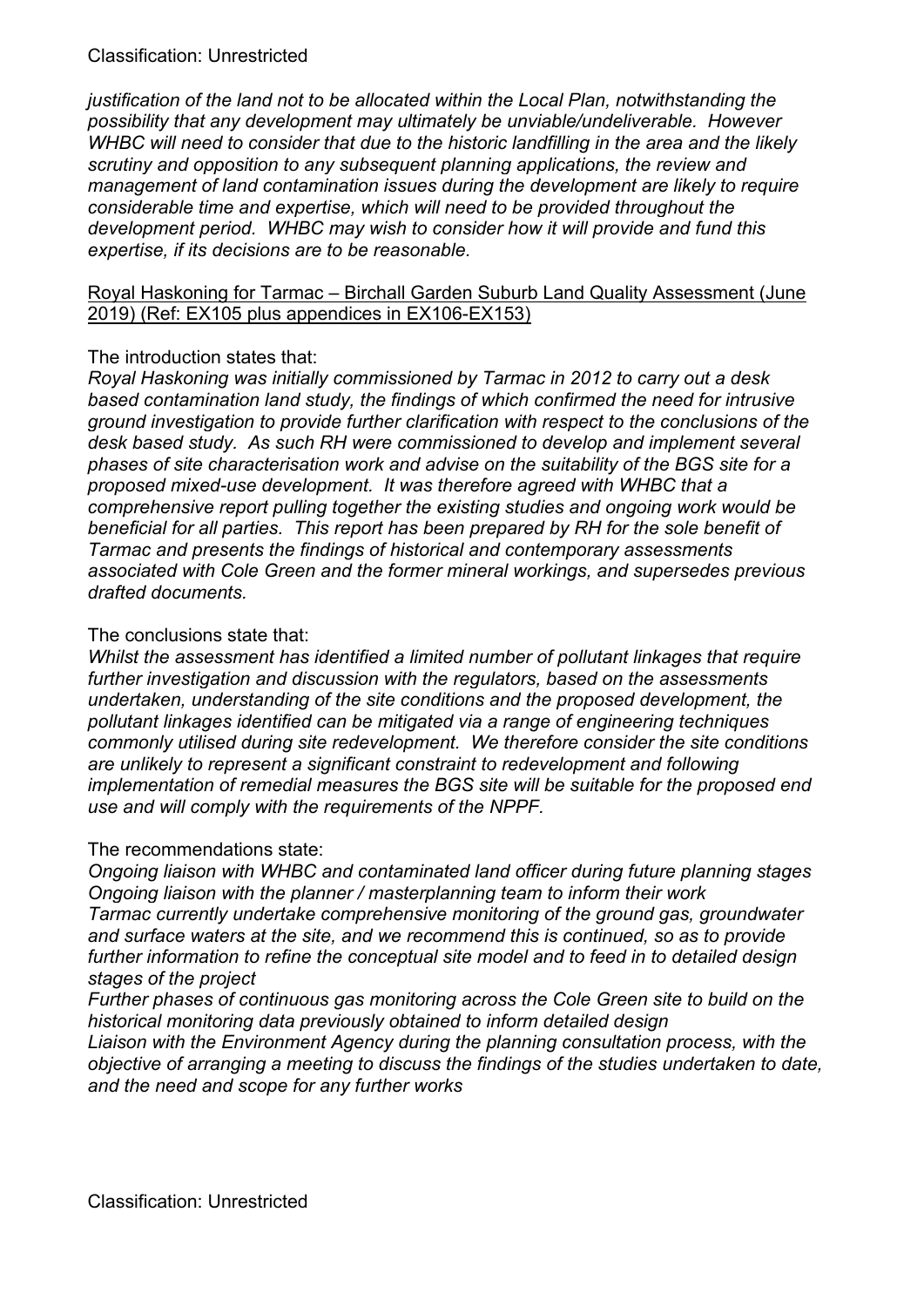*Review and update of the remediation strategy following outline planning consent, liaison with the Environment Agency / implementation of additional works to feed into the detailed design stage.*

Land Quality Management Ltd (LQM) for Welwyn Hatfield Borough Council – Review of a Draft Summary Report Presenting Updated Environmental Risk Assessments for Proposed Birchall Garden Suburb (August 2019) (Ref: EX159)

#### The introduction states that:

*WHBC has asked LQM to review a draft report entitled BGS Land Quality Assessment prepared by RH for Tarmac dated June 2019 to ascertain whether any contamination issues may threaten the financial viability of BGS or its progress through the ongoing examination.*

### The overall conclusions state that:

*Detailed site investigation, robust risk assessments and fully documented remediate proposals are not a prerequisite for allocation within the Local Plan. At this preliminary stage in the planning cycle LQM consider the amount and quality of the data and risk assessments presented in the 2019 report to be reasonable. More detailed evidence and assessments will undoubtedly be required to fulfil conditions to any subsequent planning application(s). The central question for this review is whether there is any land contamination or stability reason that WHBC should not allocate BGS for housing and urban open land within the Local Plan. Although potential risks relating to land contamination issues have been identified and others may subsequently be identified, these issues are such that they can be adequately dealt with via conditions to any subsequent planning application(s). Therefore, based on our review of the 2019 report, safe and suitable development should be achievable and there seems to be no substantial justification for the land not to be allocated within the Local Plan.*

#### Cancer Cluster

You will have already received a letter from Jim McManus (Director of Public Health at Hertfordshire County Council) dated 9 October 2019 who advises that rates of cancer deaths in Welwyn Hatfield are in line with the national average, give no cause to suggest any cluster of cancer exists and that as a result there is no basis to undertake a cancer cluster investigation.

## **Policies**

I would like to reassure you that other policies in the Submitted Local Plan includes SP19 which acknowledges that SDS2 (Birchall Garden Suburb) includes a large area of land that was used for mineral extraction and subsequently used for landfill, but asserts that this will not be developed for housing, but will be used as a substantial area for parkland.

Policy SADM18 Environmental Pollution clarifies that the Council will adopt the approach set out below to ensure that pollution will not have an unacceptable impact on human health, general amenity, critical environmental assets or the wider natural environment.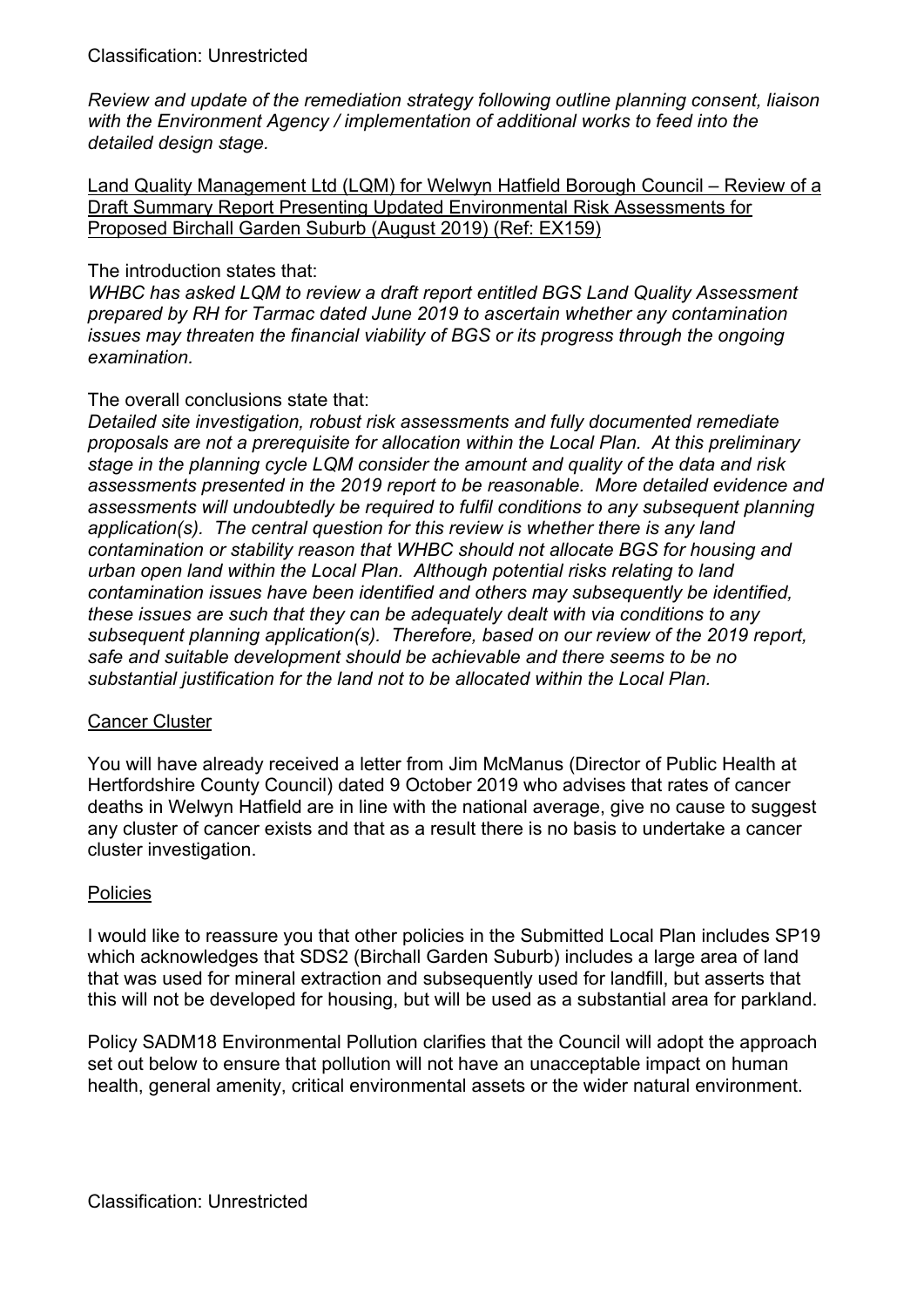Supporting text in respect of contaminated land states that:

*(12.59) The Council will encourage proposals for the development and reuse of land which is or may be contaminated in line with the general thrust of national planning policy. Under the 1995 Environment Act the Council has a duty to identify sites which may be contaminated and determine the remediation requirements.*

*(12.60) When considering planning applications for the development of land which may be contaminated, the Council will need to assess whether, in the light of the type of contamination, the proposed development will be suitable and whether there are likely to be any unacceptable risks to health or to the environment arising from its development or future occupation. In considering whether planning permission should be granted, the Council will need to be satisfied that there will be no unacceptable risks including impacts on the quality of surface or groundwater that may arise from remedial works or the proposed use of the site in relation to the type of contamination. After remediation, land should not be capable of being classified as contaminated land under Part IIA of the Environmental Protection Act 1990.*

*(12.61) The responsibility for decontamination rests with the developer or owner. The Council will normally require developers to undertake a full investigation to establish the level of contamination in soils and/or groundwater/surface waters on such sites and undertake the necessary remediation measures, if necessary by imposing conditions on planning permissions. Where required planning applications must be accompanied by a full survey of the level of contamination and proposals for remediation measures. All investigations of land potentially affected by contamination should be carried out in accordance with established procedures, in particular the Council's Guide to the Assessment and Remediation of Contaminated Land (75) and BS 10175:2011+A1:2013: Investigation of potentially contaminated sites.*

#### Next Steps

The next steps in the process are that the examination inspector will host hearing sessions on the contamination and noise evidence associated with Birchall Garden Suburb, to reassure himself that it is sound to include as an allocation in the Local Plan.

Thereafter it is intended that the Council will work in partnership with Tarmac, statutory bodies and other interested parties to prepare a masterplan for the site.

The masterplan will subsequently be used to guide the preparation and determination of planning applications and the identification of appropriate planning conditions and planning contributions.

In conclusion, it is the Council's current position that preliminary contamination evidence justifies the proposed allocation of the site, but that further work will be done in due course to ensure that any issues can be fully mitigated through the masterplanning and design phases.

Yours sincerely